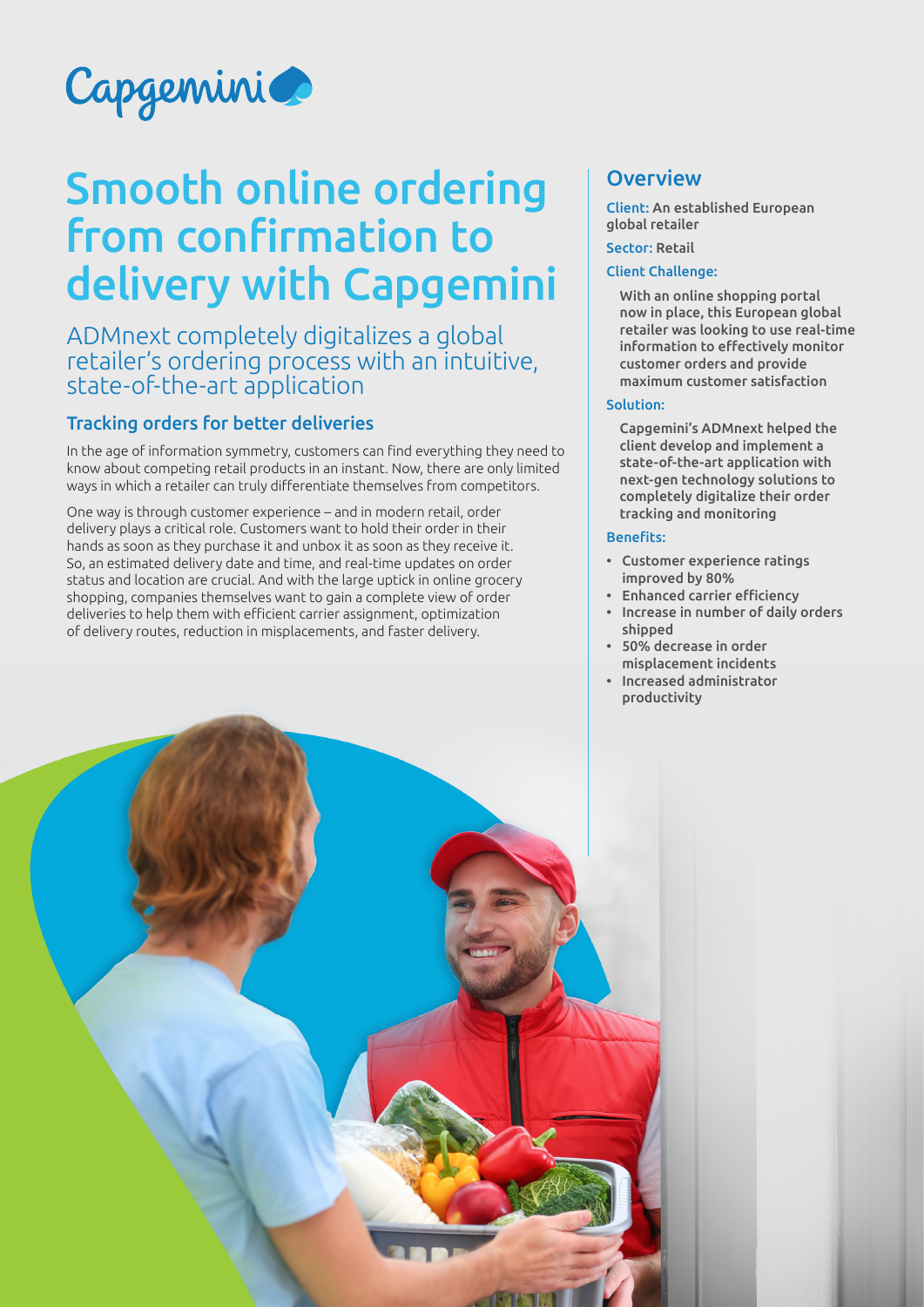While the retailer was able to quickly ramp up online shopping capabilities in response to a sharp rise in online orders, its growth potential was restricted due to poor visibility of product movement. The organization depended entirely upon on the information provided by their various forwarding partners. Hence, there was an urgent need for building an in-house system. To deliver complete visibility and guarantee a smooth customer experience from order confirmation to delivery, the organization approached Capgemini's ADMnext to help it build a state-of-the-art application with next-gen technology and completely digitalize its order tracking and monitoring.

## Delivering with ADMnext

In creating this application with ADMnext, the Capgemini delivery team developed a prototype for a single store and a handful of carriers to ensure that application functionalities were in line with the retailer's requirements. Next, Capgemini scaled the application to more than 50 stores and over 1,000 carriers, while also enabling additional functionalities such as digital signatures, bar code scanning, and order-path visualization for respective application modules. The Capgemini delivery team leveraged JBoss technologies for both back-end and front-end development. Once the application was deployed, it was handed over to the Capgemini application maintenance team, which was already responsible for providing continuous support, future enhancements, and transformation of all applications under Capgemini's previous agreements with the retailer.

In managing these applications, Capgemini was able to sense the growing needs of the organization and its customers. The retailer's application portfolio kept on expanding to meet the growing needs of the customer and to harness the full value of each application, it launched an initiative to move towards a loosely coupled, microservice-based architecture. The key objective was to unify the critical elements of its landscape so that new feature development would simply become a configuration process. Capgemini supported this transformation initiative by moving all existing applications to the target architecture. This required an assessment of the individual requirements for each application and then the execution of the necessary steps for application migration.